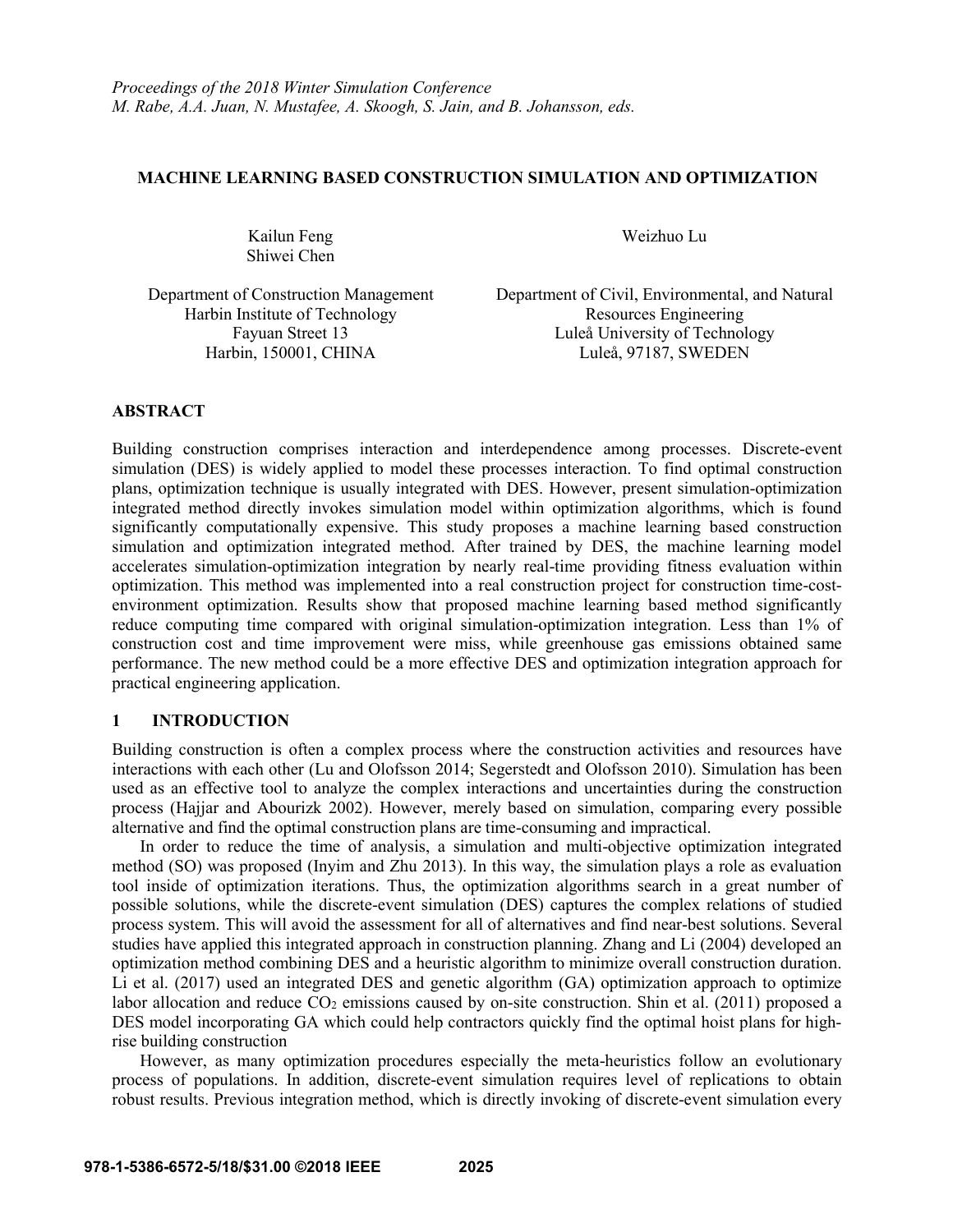time during optimization evaluation, can be significantly computationally expensive (Yousefi et al. 2018). It will cost too much time (usually days or weeks) to perform optimization when the simulation model is complex, which could make SO an impractical approach for construction engineering practices.

This study applied a Machine Learning (ML) based method to accelerate construction process simulation and optimization integration. Monostori and Viharos (2001) pointed out that artificial neural network (ANN) can substitute evaluation function of discrete-event simulation to save time of running simulation during simulation-based optimization in production field. Yadav et al. (2017) built an integrated simulation-optimization method based on ML to design an in-situ bioremediation system with minimal cost. Yousefi et al. (2018) used ML to connect agent-based simulation and GA to plan optimum resource allocation in emergency departments. However, in construction field, where discrete-event simulation are widely applied to analyze construction processes, the benefit of machine learning based simulation-optimization integration have not been fully understand. In order to fulfill this gap, this study proposes a Machine Learning based simulation and optimization (MSO) integration approach for construction planning. The ML model will extract the connections between the inputs and outputs of the simulation model. Then ML model can real-time provide the outputs based on inputs in optimization algorithms. Therefore, this novel integration method could reduce mass of simulation running time in optimization iteration. Proposed MSO method might be an industry practical tool for actual construction engineering problems.

This paper is structured as follows. In Section 2, the method combining simulation, multi-objective optimization and ML is proposed. In Section 3, a case study is conducted to compare both the optimization performance and speed between SO and MSO. In Section 4, some advantages and limits of MSO will be discussed based on the results given in Section 3, and a summary of the contributions of the proposed method will be presented.

# **2 METHODS**

The overall machine learning based discrete-event simulation and multi-objective optimization integration follows the framework as Figure 1. The discrete-event simulation is built based on construction process logic. Machine learning is employed to build a pseudo evaluation model for construction planning, which can nearly real-time provide evaluation within multi-objective optimization algorithms. The testing procedure is conducted for learning model until its predicted performance is accepted. After that, the optimization searching iteration is performed based on established learning model, until pseudo Pareto solutions are obtained. Then, these pseudo solutions are re-simulated by simulation model to get actual simulation results. After getting rid of non-Pareto solutions, the optimal construction operation is obtained.

# **2.1 Discrete-Event Simulation**

Construction operation processes usually have interaction and interdependence among each other (Lu and Olofsson 2014). Changing of one construction process, for instance, re-configuration of equipment, construction crew, etc., may propagate to others and entire system. DES has the ability to capture interaction and interdependence among complex construction processes (Larsson et al. 2015). In this integration framework, DES is designed to simulate construction operation processes and provides process data for construction cost, duration, and GHG emissions assessment. To precisely model the characteristics of the construction process, a construction production model referred to as *Activity- Component-Resource-Action-Sequence* (CARS) (Fischer et al. 1999), is used to establish construction DES model. The *Activity* is conducted construction task, and *Component* is the constructed building component, such as building beam, column, and slab at specific building location. *Resource* is defined as construction equipment and labor resources. *Action* is executed work information for each activity, and Sequence is the logic restriction of the construction process. "CARS" collects basic information for a construction DES model.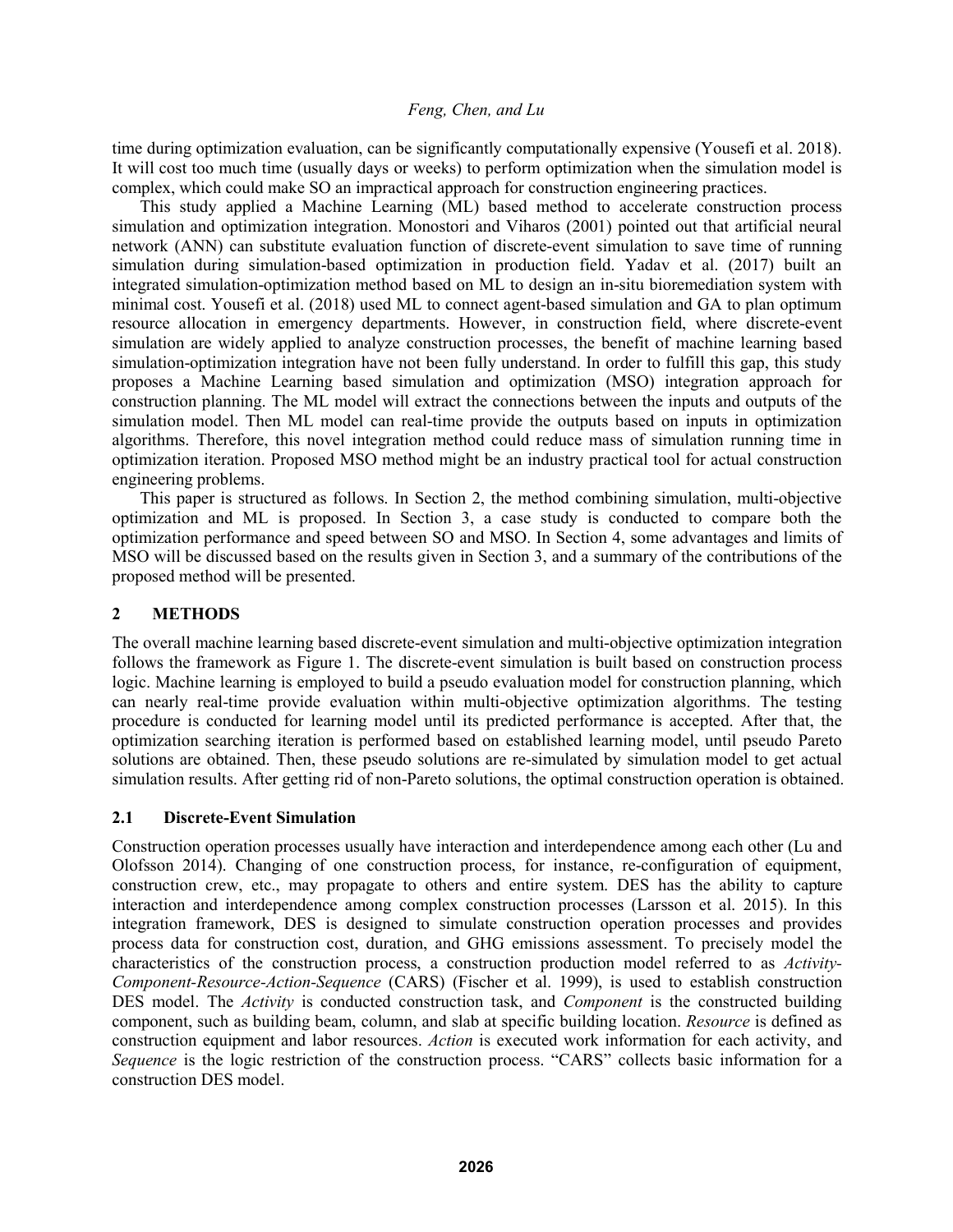

Figure 1: Integration framework.

The DES model simulates construction process data including quantity of work (*Q*), distributed working productivity  $(WP)$ , working time  $(WT)$ , and idle time  $(TT)$  of each equipment and construction crews. These process data will be used to assess construction cost (*C*), and GHG emissions (*E*) as Eqs (1) and (2). Where *c*<sup>e</sup> and *c*<sup>w</sup> are cost of equipment and labor unit working time, respectively; *e* is GHG emissions unit equipment working time. As discrete-event simulation has the ability to capture the interaction and interdependence among construction processes, it is defined to directly simulation total construction duration. The simulation should be set to have replications to obtain reliable results. A method proposed by Law and Kelton (2007) tests the coefficient of variation (*Cv*) of outputs with increased number of replication. It obtains the minimum number of replication when outputs get stable.

$$
C = c_e \times (Q/WP + IT) + c_w \times Q/WP.
$$
 (1)

$$
E = e \times WT. \tag{2}
$$

# **2.2 Machine Learning for Integration**

This study proposes a novel simulation-optimization integration method to address the computation load. Machine learning model, artificial neural network (ANN) in this study, is constructed to learn knowledge of construction discrete-event simulation. This learning model is defined to extract the instinct relations between construction configuration and outcomes of discrete-event simulation (see Figure 2). After validation of the learning model, it replaces discrete-event simulation to be called for fitness evaluation within optimization. The number of simulation samples and size of hidden layer are decided based on case complexity. And all the samples for ANN are divided into training and testing sets with 70% and 30%. The Bayesian regulation backpropagation is applied to train ANN model.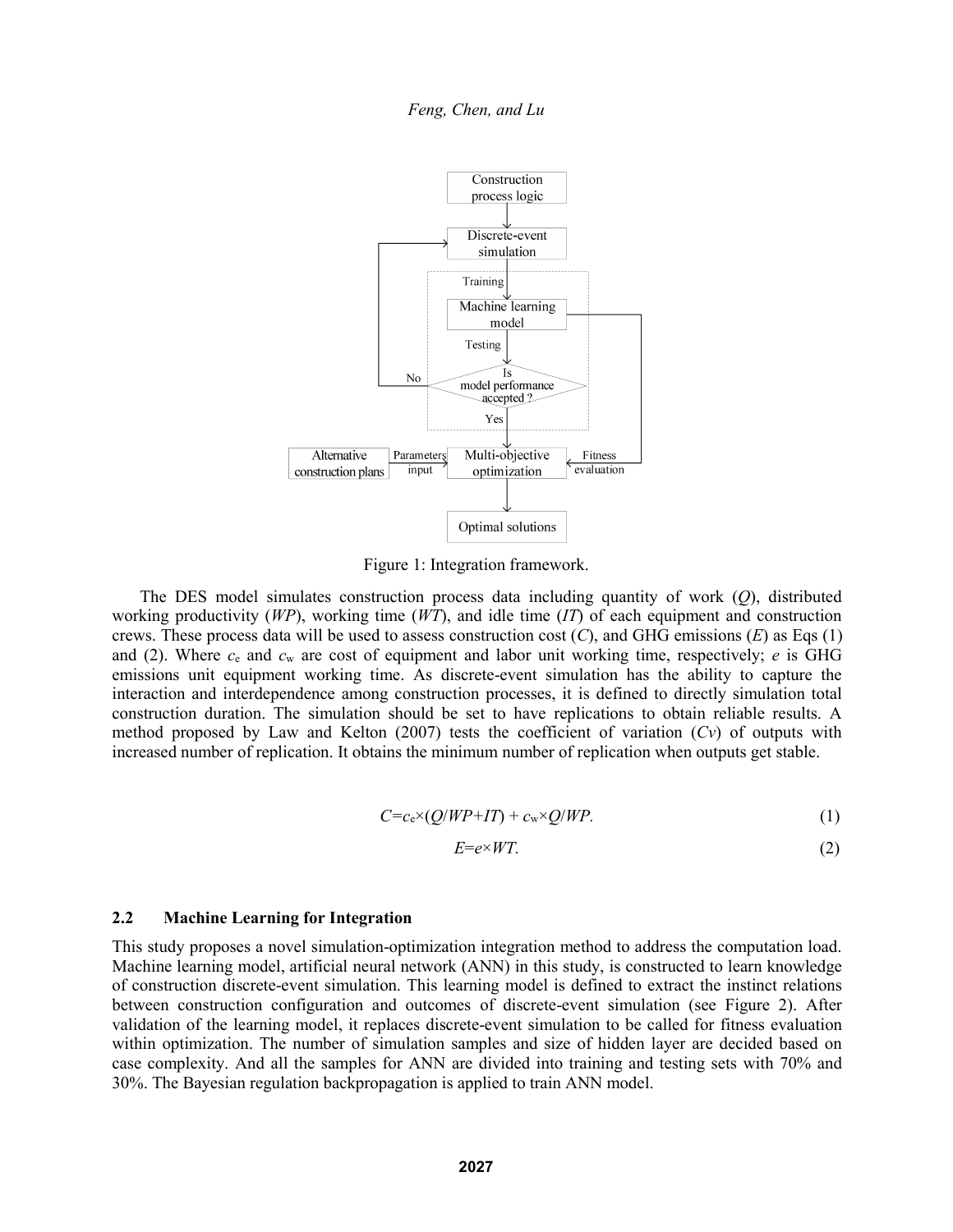

Figure 2: ANN based learning model for simulation-optimization integration.

#### **2.3 Multi-Objective Optimization**

Taking a balance of multi-objective performances is critical for construction engineering decisions. Particle swarm optimization (PSO) is a suitable tool for discrete variable decisions in construction. In this study, PSO is applied to solve construction multi-objective problems in proposed simulation-optimization framework.

The particle-updating mechanics of PSO was originally formulated by Eberhart and Kennedy(1995), and is revised by integrated with constructed learning model to evaluate multi-objective performances during optimization (see Figure 3). Each particle represents a possible construction plan, and these particles move along with a trajectory by Equation (3), update their position to their own best position and the global swarm of best position by Equation (4). The environment, cost, and time are defined as three elements in the particle position (*P*) and velocity (*V*) vector.

Where  $t=1,2,...,T$  denotes the iteration of PSO, whereas  $k=1,2,...,K$  denotes the particle of the swarm;  $P^k(t) = \{C^k(t), T^k(t), E^k(t)\}\$ denotes the position of the *k*-th particle in the *t*-th iteration for the three objective dimensions, whereas  $V^k(t) = \{ v c^k(t), v F^k(t), v E^k(t) \}$  represents the velocity of position change; *pbestP*<sup>k</sup>(*t*-1) and *gbestP <sup>k</sup>*(*t-*1) describe the local and global best positions; inertia weight *w*(*t*) describes the inertia of velocity influencing the *t-*th iteration by the *t-*1th iteration, which is defined as decreasing form as Wang et al. (2017) proposed; *c*1, *c*<sup>2</sup> are learning factors (both set to 0.8), respectively; *r*<sup>1</sup> and *r*<sup>2</sup> are random numbers ranging from 0 to 1. The number of iterations (*T*) and population of particles (*K*) of PSO are set as 500 and 30, respectively. Two optimization stop criteria are set in this PSO-based optimization. The first is the maximum number of iteration, while the other is the certain number of iteration with improvement below threshold. If one of the criteria are reached, it implies the optimization has converged.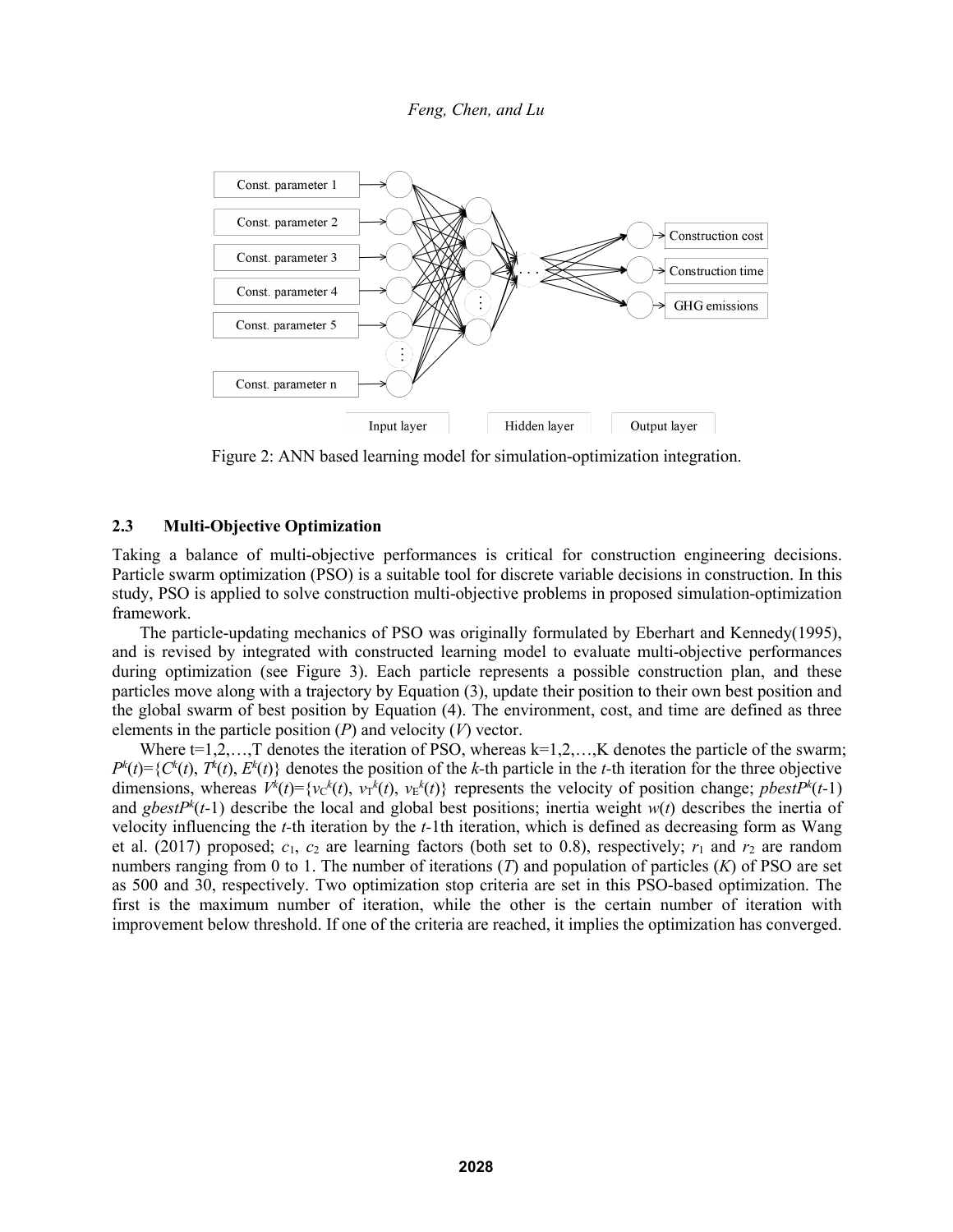*Feng, Chen, and Lu*



Figure 3: Machine learning based PSO optimization algorithms.

$$
V^{k}(t) = w(t) \times V^{k}(t-1) + c_1 \times r_1 \times (pbestP^{k}(t-1) - P^{k}(t-1)) + c_2 \times r_2 \times (gbestP^{k}(t-1) - P^{k}(t-1)).
$$
\n(3)

$$
P^k(t) = P^k(t-1) + V^k(t). \tag{4}
$$

# **3 CASE STUDY**

### **3.1 Discrete-Event Simulation**

A hybrid concrete framework project including three residential buildings (as shown in Figure 4) is chosen as the study case to compare both the optimization performance and speed of analysis between MSO and SO. The project is located in Shenzhen, China. The total construction area of the project is 64050 m<sup>2</sup>, and each of the buildings has 30 floors. In the project, most of the building components are using precast concrete (PC), such as external walls, internal walls, beams, slabs, balconies and stairs, while other concrete components are cast-in-situ (CS), including all the columns, part of beams and slabs. Based on the logistics and construction plans of the contractor, a Discrete Event Simulation (DES) model is built using software SIMIO.

Figure 5 shows the logic flow of a construction cycle in the DES model. A construction cycle contains the major construction activities of a typical floor in each of the three buildings and corresponding supply chains of PC components and CS materials. The interaction between the prefabrication activities of PC components and cast-in-situ activities of CS components, and the interaction between the construction and logistics are considered in the DES model. The PC components should arrive at the construction site before they could be hoisted and installed, and some PC components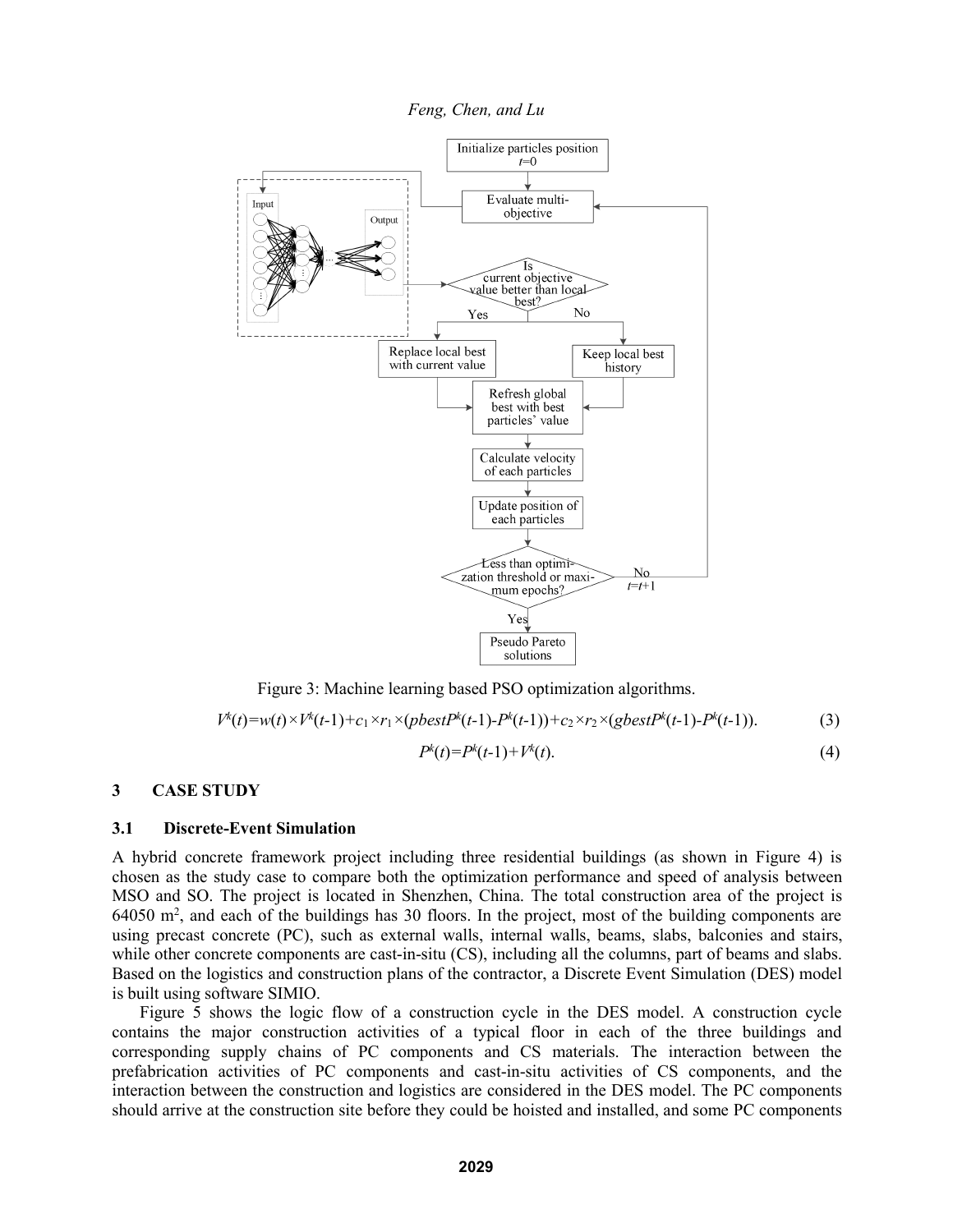need to be installed before others. According to experiences, the arrived PC components have possibility of unacceptable quality that need to be returned (assumed as 10%). Sometimes the installation of PC components orsupports is wrong and needs to be adjusted (assumed as 20%), which takes more time than the right installation. The concrete pouring will not start until all PC components, CS rebar and formwork of this floor have been installed. The construction of next floor will not be started before CS concrete in this floor has been cured for 12 hours.



Figure 4: The case project.



Figure 5: The logic flow of the DES model.

During building construction, the total construction time, the cost of labor, equipment and vehicle, and greenhouse gas emissions are three important indicators for contractors (Kamali and Hewage 2017; Mao et al. 2013). In order to calculate the above three indicators, the working time, productivity and electricity consumption of major construction equipment, the loading capacity and oil consumption of vehicles, and the productivity of labors need to be considered. Table 1 shows the Green House Gas (GHG) emission factors of electricity and diesel. According to the construction document of the studied project, alternative construction plans are found and listed in Table 2. The alternatives include number of PC trucks, PC installation workers, number and types of cranes, the supply chain mode of PC components, number and types of concrete pump, number of construction elevators and number of rebar processing workers. The supply chain has two modes: one is Just-In-Time (JIT) mode, under which the PC components are hoisted and installed right after they arrive construction site. Thus, there is no storage place for PC components on construction site. The other mode is the traditional transportation-storage-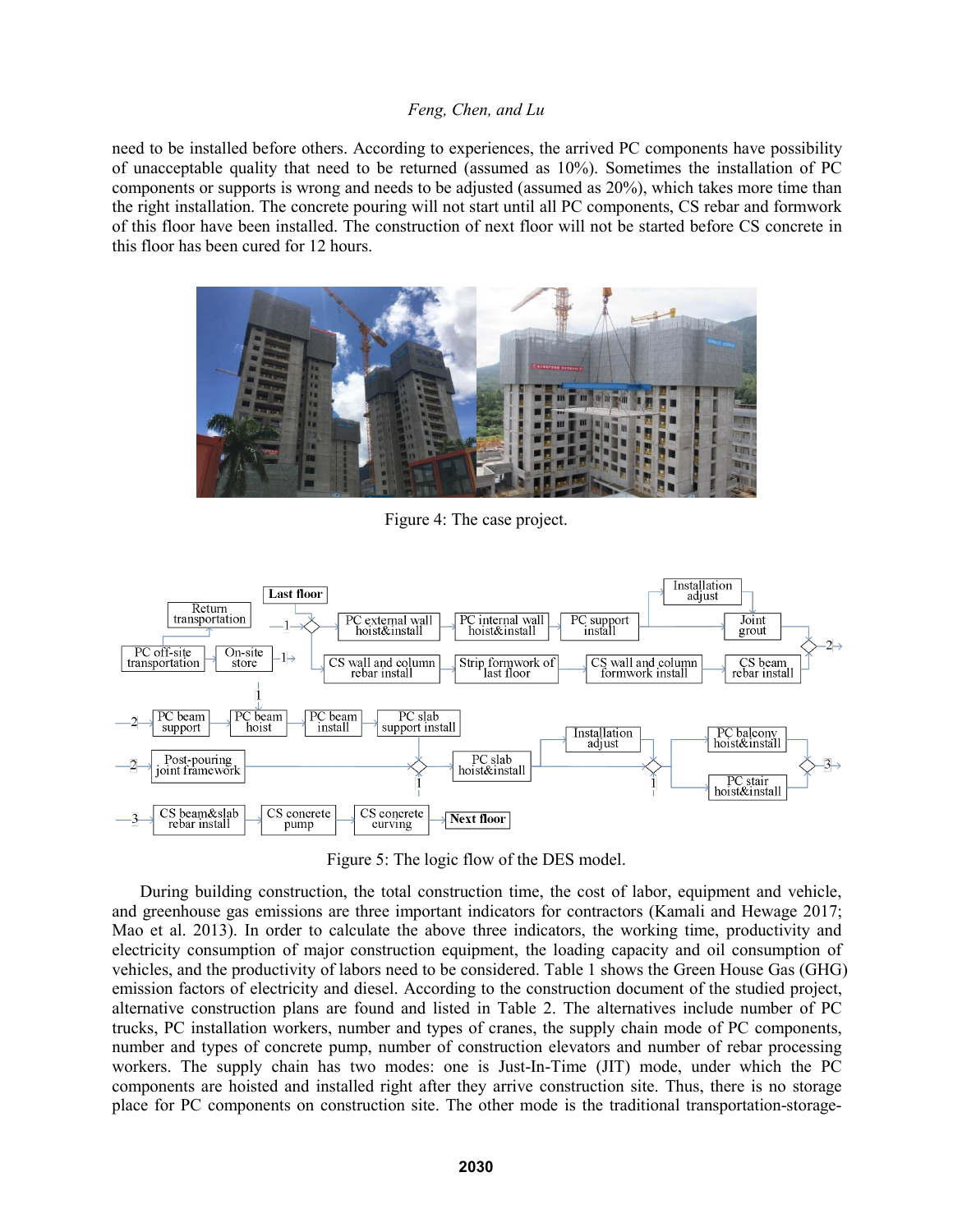hoisting mode, under which the PC components are stored on the construction site before they are hoisted. The total optimization search space is 174,960 in this study, and it will be efficiently simulated and optimized by proposed MSO method. The minimum replication of simulation is determined as 26 according to trial-and-error method by Law and Kelton (2007).

| Impact<br><b>Sources</b> | Unit                   | <b>GHG</b><br>emissions | Reference                                       |
|--------------------------|------------------------|-------------------------|-------------------------------------------------|
| electricity              | $kg CO2-e/kWh$   0.714 |                         | National Development and Reform Commission 2011 |
| diesel                   | $kg CO2-e/kg$          | 3.153                   | Mao et al. $2013$                               |

| Table 1: GHG emissions factors. |  |
|---------------------------------|--|
|---------------------------------|--|

| Table 2: Alternative construction plans (total combination=174,960). |  |
|----------------------------------------------------------------------|--|
|----------------------------------------------------------------------|--|

| <b>Construction tasks</b>  | <b>Alternative plans</b>                    | <b>Remarks</b>                                                               |
|----------------------------|---------------------------------------------|------------------------------------------------------------------------------|
| PC wall transportation     | $8 - 12$ trucks                             | 30 t, 12.3 m×2.5 m                                                           |
| PC beam transportation     | $1~2$ trucks                                | 30 t, 12.3 m×2.5 m                                                           |
| PC slab transportation     | $3-5$ trucks                                | 30 t, 12.3 m×2.5 m                                                           |
| PC components installation | 60, 70 or 80 PC workers                     |                                                                              |
| PC components hoisting     | 2 cranes (STT293)                           | hoist time (minutes):<br>PC=uniform $(20.3, 22.3)$<br>$CS = uniform(5.8, 9)$ |
|                            | 2 cranes (XCP330HG7525-16)                  | PC=uniform $(20.2, 22.3)$<br>$CS = uniform(5.7, 9.1)$                        |
|                            | 1 crane (XGT8039-25)                        | PC=uniform $(20.3, 21.8)$<br>$CS = uniform(5.8, 8.5)$                        |
|                            | 1 crane (XGT500A8040-25)                    | PC=uniform $(19.3, 21.4)$<br>$CS = uniform(5.3, 8)$                          |
| Concrete pouring           | $1~3$ concrete pump (HBT6006A-5)            | 75 kW, 70 m <sup>3</sup> /h                                                  |
|                            | $1~3$ concrete pump (HBT8016C-5)            | 132 kW, 85 m <sup>3</sup> /h                                                 |
|                            | $1~3$ concrete pump (HBT6013C-5)            | 90 kW, 65 m <sup>3</sup> /h                                                  |
| PC component supply        | <b>JIT</b>                                  |                                                                              |
| chain mode                 | Transportation-storage-hoisting             |                                                                              |
| Rebar transportation       | $3-5$ construction elevators<br>(SC200/200) | 66 kw, 2×2 t                                                                 |
| Rebar processing           | 20, 30 or 40 rebar processing<br>workers    |                                                                              |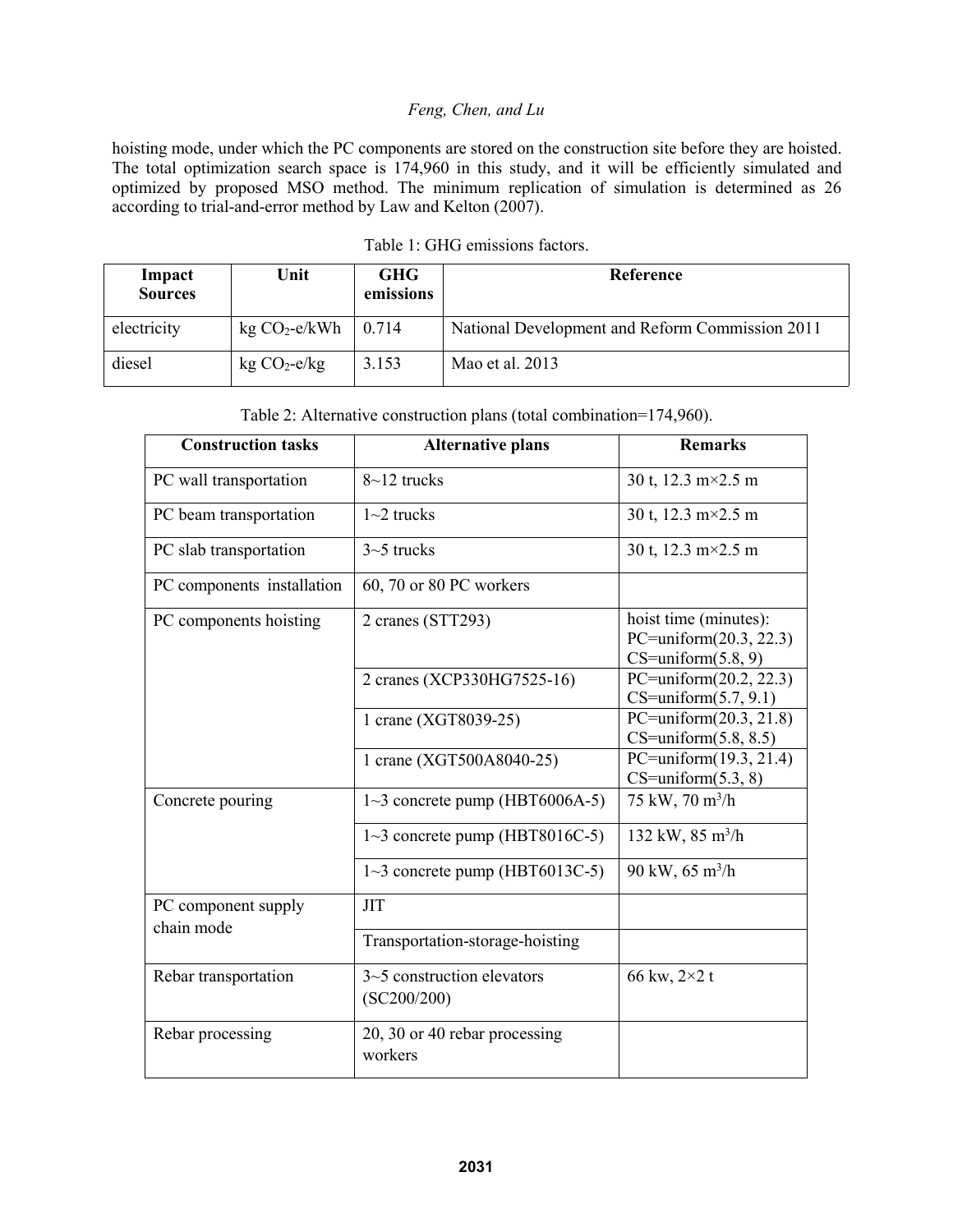# **3.2 Machine Learning and Multi-Objective Optimization**

After building of the DES model and setting the alternative construction plans into the DES model, the Machine Learning model needs to be built. In this study, the Artificial Neural Network (ANN) utilizing Bayesian Regularization is chosen as the Machine Learning method. The hidden layer size of the ANN model is 10. An amount of samples have been used to train the ANN model from the DES model. The sample number required for an accurate ANN model is got through trial and error, which will be discussed later in this paper. The samples include the input (the alternative construction plans) and output (construction time, cost and GHG emissions) of the DES model. The samples used to train ML model can be divided into two parts: training set and testing set. The training samples are used to train the ML. After training, the input of testing samples is given to ML model to generate the ML output, which will be compared with the output of testing samples. R square is the coefficient of correlation between learning model outputs and testing samples, which measures the accuracy of ML model to anticipate the outputs. The generated ML model need to be checked before it can be used as a substitute of the DES model. In this study, the ML model could be used in next step only when R square of the ML model has reached a required value, otherwise the model should be regenerated. The required value of R square will be discussed later in the Discussion & Conclusion section.

After the generated ML model satisfying the requirement, a multi-objective optimization should be used to find the pseudo Pareto solutions (the optimal construction plans of ML model) in MATLAB. In this study, the Particle Swarm Optimization (PSO) is used as the multi-objective optimization method. Table 3 shows parameters set in the PSO used in this study, which are proper PSO setting for construction optimization citing from previous study (Wang et al. 2017). Among the found optimal construction plans of ML model, there may still be some inferior plans which has inferior construction performance (construction time, cost and GHG emissions) in the DES model. Thus these found optimal plans should be input into the DES model to get their actual DES construction performance, based on which the PSO should be used again to select the real Pareto solutions out of the pseudo Pareto solutions.

| <b>Parameter</b>                           | Value      |
|--------------------------------------------|------------|
| Population number of each generation $(N)$ | 30         |
| Number of iterations                       | 500        |
| Acceleration constant $(c_1)$              | 0.8        |
| Acceleration constant $(c_2)$              | 0.8        |
| Radom number $(r_1$ and $r_2)$             | [0, 1]     |
| Inertia weight $(w)$                       | [0.1, 1.2] |

Table 3: Parameters set in PSO.

# **3.3 Results**

The real Pareto solutions of MSO method with different number of samples are listed in Table 4, and the results of integrated DES model and PSO without Machine Learning are shown in the Table as the base scenarios. The results include the best indicators (time, cost and GHG emissions of a construction cycle) found in each scenario,  $\mathbb{R}^2$  and the difference between each scenario and the base scenario. As shown in Table 4, with the number of samples becomes larger, the best construction time, cost and GHG emissions found in Pareto solutions are getting close to those in the base scenario, and the R <sup>2</sup> gets larger.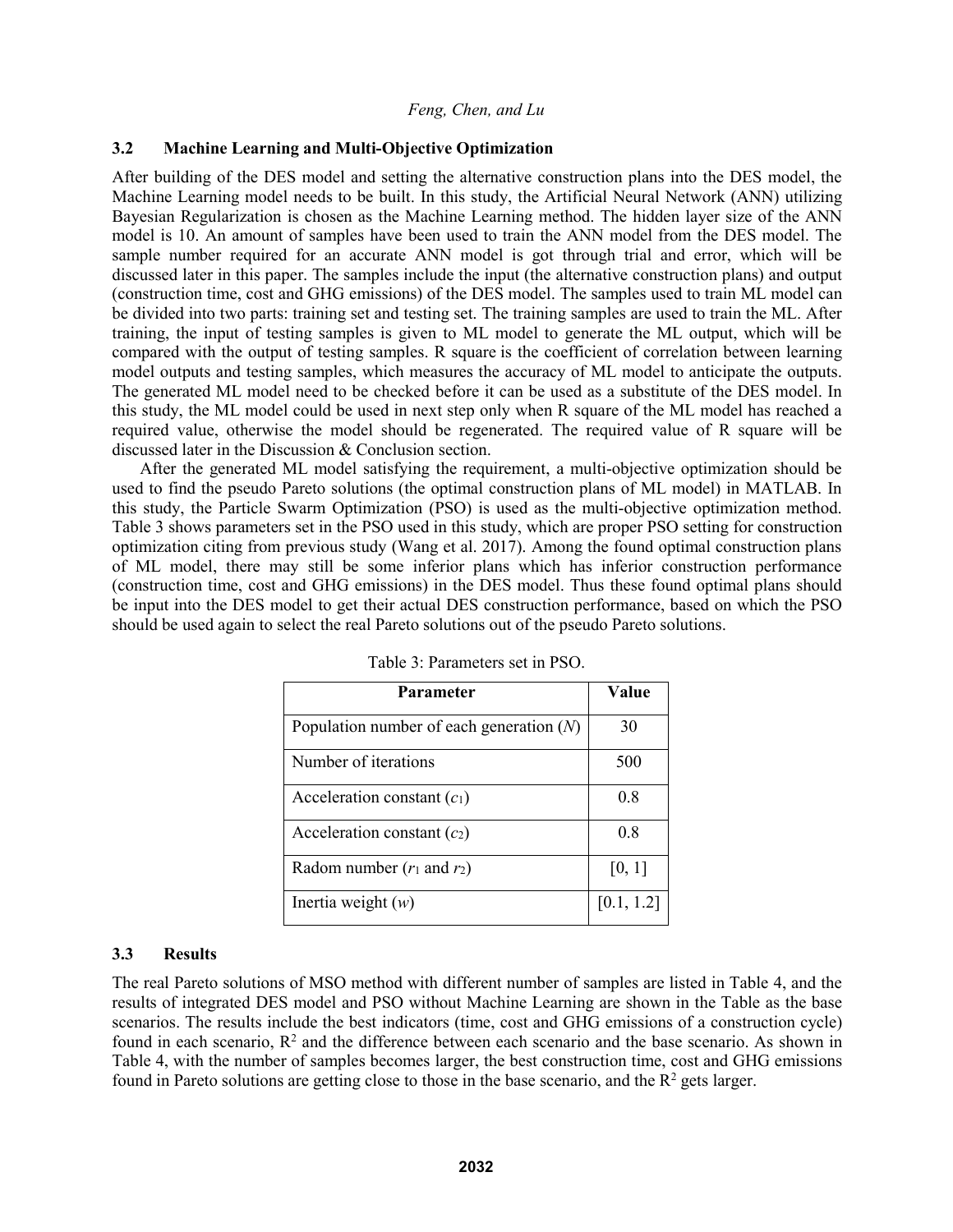The computing time by each method is also calculated in the MATLAB (shown in Table 5). As shown in Table 5, it costs 23391.66 seconds (6.50 hours) to get a result using SO, while it only takes 12070.31 seconds (3.35 hours) using MSO (125 samples, 26 simulation replications). In the MSO method, the time is mainly cost by ML training and finding pseudo Pareto solutions. The time cost by ML training increases when more samples are used to train the ML.

| <b>Method</b><br><i>(samples)</i><br>number) | Time<br>(day/floor) | <b>Difference</b><br>$(\%)$ | Cost<br>(CNY/floor) | <b>Difference</b><br>$(\%)$ | <b>GHG</b><br>emissions<br>$\log$ CO <sub>2</sub> -<br>e/floor) | <b>Difference</b><br>$(\%)$ | $\mathbf{R}^2$ |
|----------------------------------------------|---------------------|-----------------------------|---------------------|-----------------------------|-----------------------------------------------------------------|-----------------------------|----------------|
| SO <sub>1</sub>                              | 8983.84             |                             | 8.81                |                             | 187285.25                                                       |                             |                |
| MSO(125)                                     | 8983.84             | $+0.00$                     | 8.84                | $+0.33$                     | 187285.25                                                       | $+0.00$                     | 0.9986         |
| MSO(100)                                     | 9009.59             | $+0.29$                     | 8.89                | $+0.83$                     | 188360.88                                                       | $+0.57$                     | 0.9986         |
| <b>MSO</b> (75)                              | 9031.87             | $+0.53$                     | 8.84                | $+0.31$                     | 187285.25                                                       | $+0.00$                     | 0.9962         |
| MSO(50)                                      | 9004.61             | $+0.23$                     | 8.87                | $+0.63$                     | 190875.03                                                       | $+1.92$                     | 0.9952         |
| MSO(25)                                      | 10161.33            | $+13.11$                    | 8.84                | $+0.33$                     | 240947.31                                                       | $+28.65$                    | 0.9486         |

Table 4: Optimization results of best scenarios by SO and MSO.

Table 5: Computing time of SO and MSO method.

| <b>Method</b><br><i>(samples)</i> | <b>ML</b> training<br>(s) | <b>Finding pseudo</b><br><b>Pareto solutions</b> | <b>Re-simulation</b><br>(s) | <b>Finding real</b><br><b>Pareto solutions</b> | <b>Total</b> |
|-----------------------------------|---------------------------|--------------------------------------------------|-----------------------------|------------------------------------------------|--------------|
| number)                           |                           | (s)                                              |                             | (s)                                            |              |
| <b>SO</b>                         |                           |                                                  |                             |                                                | 23391.66     |
| MSO(25)                           | 1662                      | 81                                               | 5.87                        | 0.29                                           | 1749.16      |
| proportion<br>$(\%)$              | 95.01                     | 4.63                                             | 0.34                        | 0.02                                           | 100          |
| MSO(50)                           | 4248.5                    | 78.77                                            | 79.11                       | 0.4                                            | 4406.78      |
| proportion<br>$(\%)$              | 96.4                      | 1.79                                             | 1.80                        | 0.01                                           | 100          |
| MSO(75)                           | 5943.2                    | 84.61                                            | 316.19                      | 0.4                                            | 6344.4       |
| proportion<br>$(\%)$              | 93.68                     | 1.33                                             | 4.98                        | 0.01                                           | 100          |
| <b>MSO</b> (100)                  | 8750.27                   | 79.19                                            | 137.37                      | 2.05                                           | 8968.88      |
| proportion                        | 97.57                     | 0.88                                             | 1.53                        | 0.02                                           | 100          |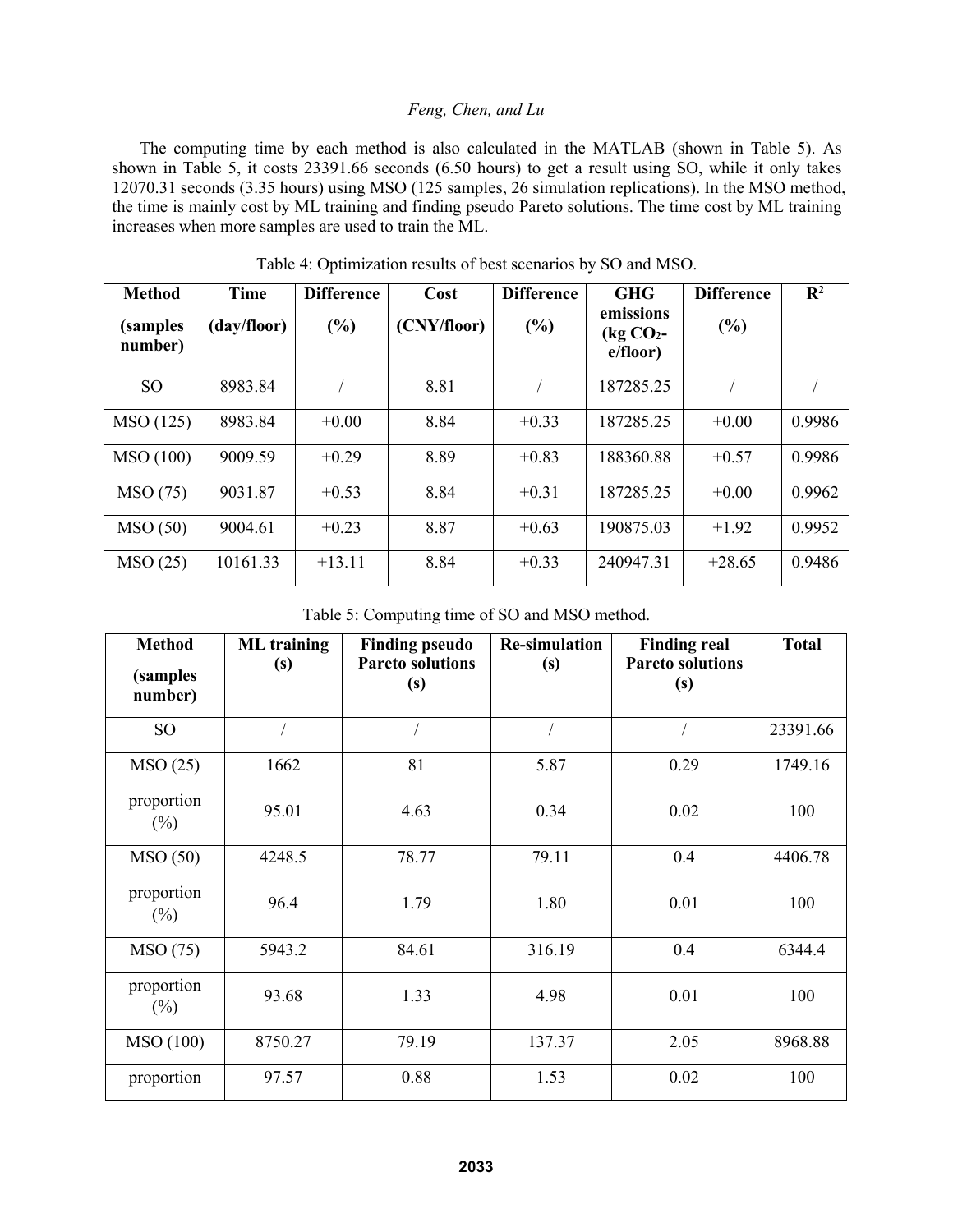| $(\% )$           |          |       |         |      |          |
|-------------------|----------|-------|---------|------|----------|
| MSO(125)          | 12070.31 | 78.77 | 1952.42 | 0.61 | 14102.11 |
| proportion<br>(%) | 85.59    | 0.56  | 13.84   | 0.01 | 100      |

#### **4 DISCUSSION AND CONCLUSION**

The direct discrete-event simulation and optimization integration method is computationally expensive (Yousefi et al. 2018). To address this limitation, a machine learning based integration method was proposed and implemented in a construction case.

In the machine learning based method, major time is spent on training machine learning model (see Table 5). To achieve a reliable learning model for case project, e.g. optimization difference less than 1%, at least 75 samples are need to train and test embedded learning model. At this situation (see Table 4), the R square is approximate 0.9962, and the total simulation, training, and optimization time are 6344.40 (s). As the computing time of direct simulation-optimization integration (SO) is 23391.66 (s), (23391.66- 6344.40)/23391.66=72.9% of the computing time is reduced by proposed method. Therefore, the proposed machine learning embedded integration method is demonstrated to significantly reduce (by 72.9%, compared to MSO with 75 samples) the computationally expensiveness of traditional simulation optimization integration.<br>As for the performances optimization, the original SO method has better optimization performance

compared with proposed method (see Table 4). Using proposed method in 75 training and testing samples, construction cost is 0.31% worse than SO method, and construction time is 0.53% worse than SO method, but GHG emissions has the same performance. Therefore, MSO method compromises optimization ability to reduce total computing time. This compromise is acceptable as new method only lose less than 1% of improvement, but it significantly reduced total computing time by 72.9%.

This machine learning based method should be more suitable for practical industry application, for which requires long time of simulation, or more optimization population and iterations, e.g. complex process interactions or great number of potential alternatives. For this situation, the traditional method, although, ensures a better optimization ability. Nevertheless, it costs too much computing time makes method itself industry impractical. The proposed machine learning embedded method, on the other hand, can be an alternative method for this application that compromises limited optimization performances, but it can provide support for decision-making in minutes rather than hours. Although the computing ability is increased with the development of cloud computing and super computer. They are not easily accessed for every engineering project and practitioner at present. Thus, the contribution of proposed method is to provide a more industry practical method for construction engineering to achieve simulation-optimization application.

The machine learning based construction simulation-optimization method MSO obtains reliable performances with significantly reduced computing loads. But the present study still has limitations that will be addressed in future study. The parameters setting of PSO-based optimization are from previous study. A sensitivity analysis could be valuable to reveal the proper optimization setting for proposed MSO method.

### **ACKNOWLEDGMENTS**

This research was supported by Swedish Research Council for Environment, Agricultural Sciences and Spatial Planning (Formas); the Swedish Foundation for International Cooperation in Research and Higher Education (STINT).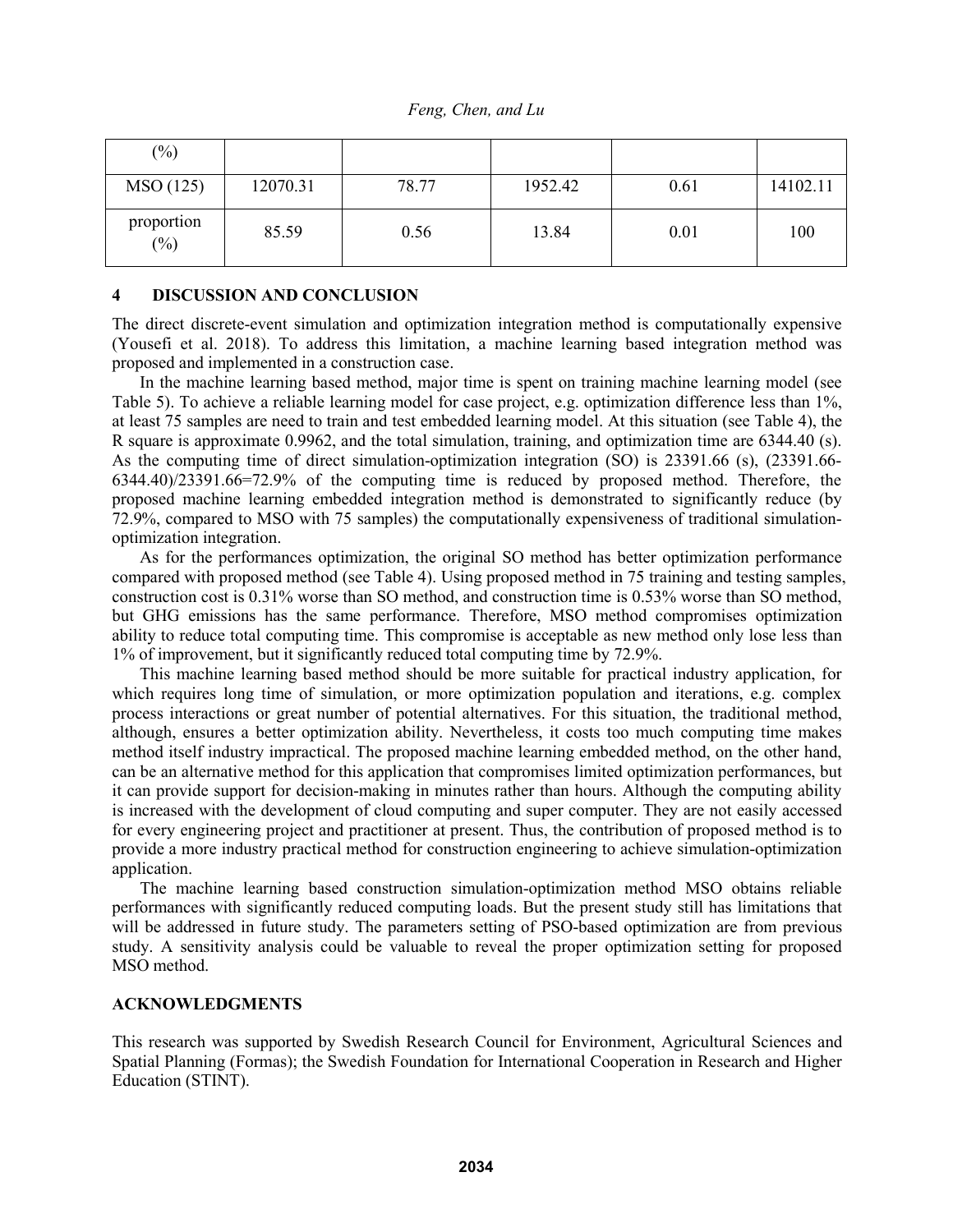#### **REFERENCES**

- Eberhart R., and J. Kennedy. 1995. "A New Optimizer Using Particle Swarm Theory". In *Proceedings of the Sixth International Symposium on Micro Machine and Human Science*, October 4 th–6 th , Nagoya, Janpan, 39–43.
- Fischer M., F. Aalami, C. Kuhne, and A. Ripberger. 1999. "Cost-loaded Production Model for Planning and Control". *Durability of Building Materials and Components* 8(4):2813–2824.
- Hajjar D., and S. Abourizk. 2002. "Unified Modeling Methodology for Construction Simulation". *Journal of Construction Engineering and Management* 128(2):174–185.
- Inyim P., and Y. Zhu. 2013. "A Framework for Integrated Analysis of Building Designs Using Life Cycle Assessment and Energy Simulation". In *Proceedings of the 2013 International Conference of Construction and Real Estate Management*, October 10 th–11 th , Karlsruhe, Germany, 316–327.
- Kamali M., and K. Hewage. 2017. "Development of Performance Criteria for Sustainability Evaluation of Modular versus Conventional Construction Methods". *Journal of Cleaner Production* 142(2017):3592–3606.
- Larsson J., W. Lu, J. Krantz, and T. Olofsson. 2015. "Discrete Event Simulation Analysis of Product and Process Platforms: A Bridge Construction Case Study". *Journal of Construction Engineering and Management* 142(4):04015097-1~12.
- Law, A. M. and W. D. Kelton. (2007). *Simulation Modelling and Analysis*. Boston: McGraw Hill.
- Li H., L. Zhang, D. Mah, and H. Yu. 2017. "An Integrated Simulation and Optimization Approach for Reducing CO2 Emissions from On-site Construction Process in Cold Regions". *Energy and Buildings* 138(2017):666–675.
- Lu W., and T. Olofsson. 2014. "Building Information Modeling and Discrete Event Simulation: Towards an Integrated Framework". *Automation in Construction* 44(2014):73–78.
- Mao C., Q. Shen, L. Shen, and L. Tang. 2013. "Comparative Study of Greenhouse Gas Emissions Between Off-site Prefabrication and Conventional Construction Methods:Two Case Studies of Residential Projects". *Energy and Buildings* 66(2013):165–176.
- Monostori L., and Z. Viharos. 2001. "Hybrid, AI- and Simulation-supported Optimisation of Process Chains and Production Plants". *CIRP Annals* 50(1):353–356.
- National Development and Reform Commission. 2011. *Provincial Greenhouse Gas Inventory Guidelines*. Beijing: NDRC.
- Segerstedt A., and T. Olofsson. 2010. "Supply Chains in the Construction Industry". *Supply Chain Management: An International Journal* 15(5):347–353.
- Shin Y., H. Cho, and K. Kang. 2011. "Simulation Model Incorporating Genetic Algorithms for Optimal Temporary Hoist Planning in High-rise Building Construction". *Automation in Construction* 20 (2011):550–558.
- Wang Y., K. Feng, and W. Lu. 2017. "An Environmental Assessment and Optimization Method for Contractors". *Journal of Cleaner Production* 142:1877–1891.
- Yadav B., S. Mathur, S. Ch, and B. Yadav. 2017. "A Simulation-optimization Approach for the Consideration of Well Clogging During In-situ Bioremediation System Cost Estimation". *Journal of Hydraulic Engineering* 23(3):1–11.
- Yousefi M., M. Yousefi, R. Ferreira, J. Kim, and F. Fogliatto. 2018. "Chaotic Genetic Algorithm and Adaboost Ensemble Metamodeling Approach for Optimum Resource Planning in Emergency Departments". *Artificial Intelligence in Medicine* 84(2018):23–33.
- Zhang H., and H. Li. 2004. "Simulation-based Optimization for Dynamic Resource Allocation". *Automation in Construction* 13(3):409–420.